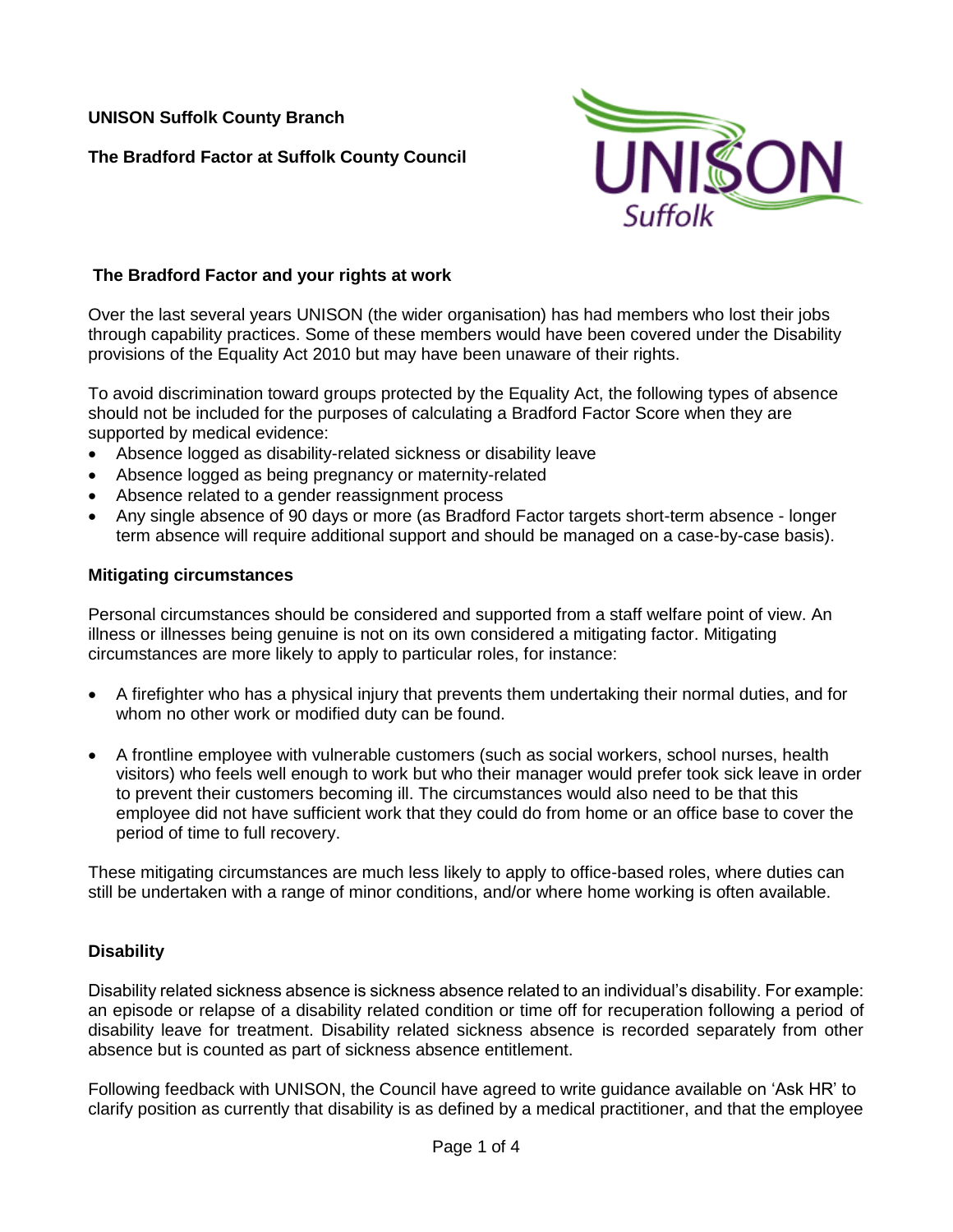does not have to be registered disabled; also that there is no management discretion once the 'likely to be covered by the Equality Act as a disability' advice has been received from the occupational health practitioner. This means that the manager must exclude the disability related leave from the Bradford Factor Score.

The Equality Act defines disability as "a mental or physical impairment that has a substantial and longterm effect on a person's ability to carry out normal day-to-day activities." 'Long-term' means has lasted or is likely to last 12 months or more and includes, but is not limited to, HIV infection, cancer, and multiple sclerosis from the point of diagnosis.

Each time an absence is added to the HR system, there is a tick box relating to Bradford Factor. Absences will automatically be included in the Bradford Factor unless they are checked to be excluded by the line manager (see details below).

Members should be aware that disability related illness is not a "get out of jail free" card. Staff must be capable and have good attendance (where reasonable adjustments have been put in place by the Council). If staff cannot maintain their attendance and all other options have been considered dismissal or ill health retirement may be appropriate outcomes.

## **Key points for staff and managers**

Key points for all staff:

• Firstly, familiarise yourself with the Council's sickness absence policy and time off guidance. Familiarise yourself with the [Bradford Factor Guidance](https://view.pagetiger.com/the-bradford-factor)

Your Bradford Factor score is worked out using the below equation: **Number of spells absent** x **Number of spells absent** x **Number of days absent** = **Bradford Factor Score**

- Ask you manager for your Bradford Factor Score at each monthly supervision and keep a record of this.
- Talk to your manager or a human resources (HR) department adviser if you have concerns about the way your absence is being managed or recorded.
- Contact UNISON for advice to return to work after a period of absence, or if you are facing ill health retirement or dismissal and you believe you have been treated unfairly or there is evidence of discrimination.
- Don't let problems escalate at work before seeking UNISON's advice. If you have a problem, come to us at the earliest point and before you attend any workplace meetings about your absence. UNISON can represent you at the formal stage, but we are also able to advice you at an earlier point if you are concerned about the way your absence has been managed or recorded.
- Get UNISON's advice if you need support with your employer to make reasonable adjustments if you have a medical condition, special need or disability.

Key points for people managers:

- Understand and apply the Council's policies consistently to avoid direct or indirect discrimination / treating staff unfairly.
- Exclude certain absences from the Bradford Factor Score following the [Bradford Factor Guidance](https://view.pagetiger.com/the-bradford-factor) (remember that you must do this manually).
	- o Managers should check the 'Exclude from Bradford Factor calculation' box to exclude an absence from the Bradford Factor Score:

Exclude from Bradford Factor calculation √

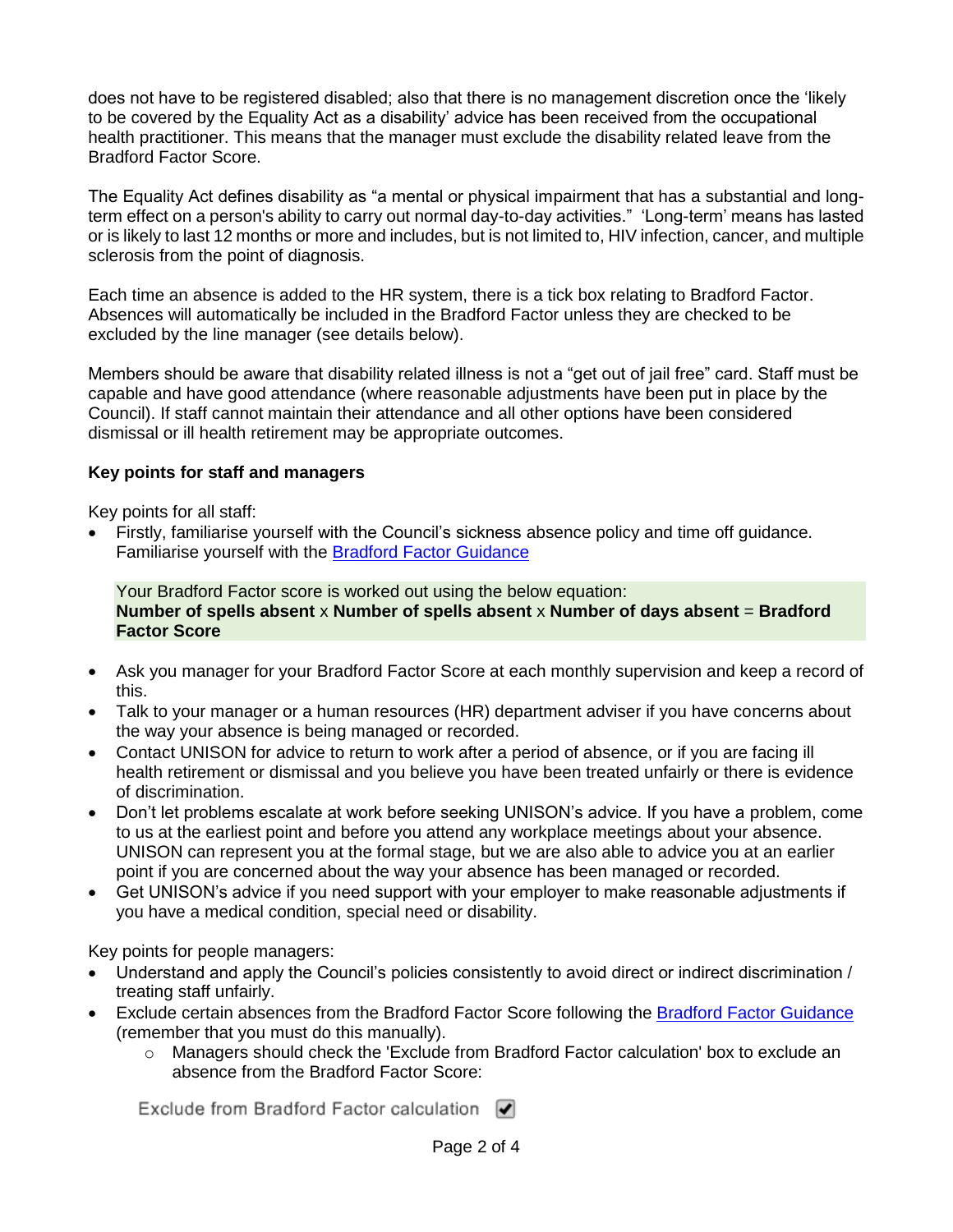- Read the Council's [disability](https://askhr.suffolk.gov.uk/resources/suffolkcc/hr-file-store/SCC-ABS-HRP-DisabilityLeave.docx) leave policy for more information, and contact HR for advice for advice about a specific concern relating to a staff member.
- Familiarise yourself with the Equalities Act [www.gov.uk/guidance/equality-act-2010-guidance.](http://www.gov.uk/guidance/equality-act-2010-guidance)
- Use Occupational Health and Access to Work [www.gov.uk/access-to-work](http://www.gov.uk/access-to-work) for your staff appropriately and in line with the Council's policies.
- When you deal with employment issues use your organisation's official paperwork.
- Run monthly absence management reports from MyPeople (iTrent) see guidance below
- Share the staff member's Bradford Factor Score with them at each supervision.
- Use the Council's **Healthy Conversations Portal**, which has sections that focus on prevention as well as management of sickness absence.
- Familiarise yourself with the Council's sickness absence policy and time off guidance (understand the difference between formal and informal stages).
- Use Ask HR website and take advice from an HR adviser before starting a process concerning your staff.
- When you deal with absence management issues:
	- o Make sure you have all the facts.
	- o Be impartial and fair.
	- o Be clear on what you want to achieve.
	- o Consider all the support available.
	- o Be sensitive to stuff suffering from mental health conditions and stress.
	- o Document everything.
	- o Comply with the organisational policies.
	- $\circ$  Understand where you can and cannot apply your discretion to an absence management case.
	- o Don't rush to a decision take your time.
- Remember that staff have a legal right to see the information you hold about them. Under data protection legislation you need a clear reason to keep this information so you must share the Bradford Factor Scores with staff. In addition, information about staff must not be retained after the agreed period, for example, "capability plans" and "informal action plans".

# **Where do managers see the Staff Bradford Factor Scores?\***

- Log into MyPeople and then go to 'Links', and then 'Management reports' (on the right hand side toward the bottom of your screen)
- Under management reports, choose 'Absence reports'.
- There are a number of management reports under 'Absence reports' in a list (on the left hand side of your screen) one of these is the 'Bradford Factor League table'.
- To run the report click on the link 'Bradford Factor League table' and fill in the form with the dates you want the report to cover.
- Click the 'run' button at the bottom of the form, the report will take some time to run but you will be notified by email once it is complete.
- You can find the report by clicking on the "Processes" section when you log back into iTrent or by going back to the reports list, then download.

\*Depending on the report parameters a manager who run this report could also see their own Absence record and Bradford Factor Score in the results.